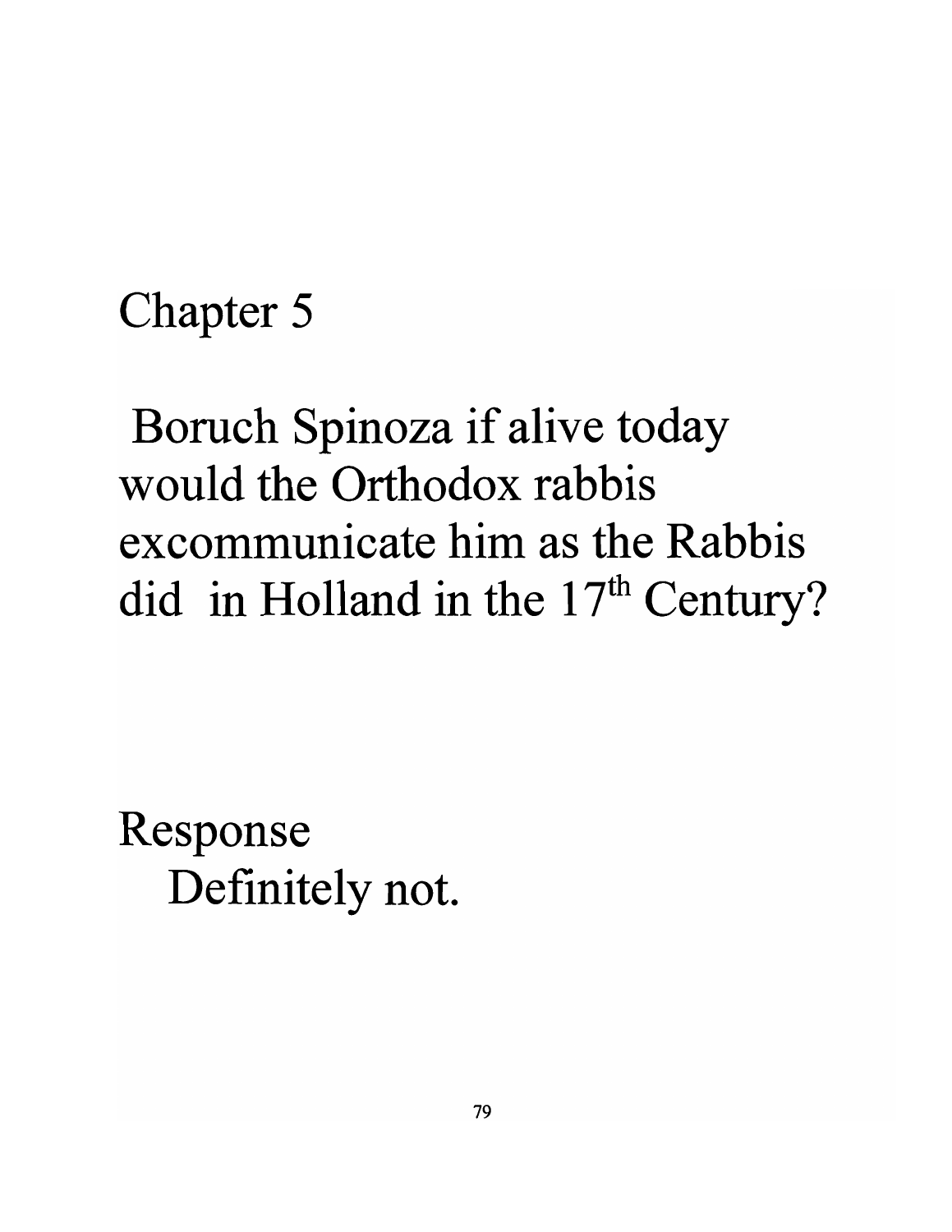Excommunication has its origins in Talmudic literature. It was used as a weapon to keep dissenters in line out of fear that their

"heretical" more precise challenging views would be misunderstood and lead the uneducated astray. Later it was used against individuals whose views challenged the theology and or philosophy of the dominant accepted standard. It was also used to silence dissent when such views were heretical against the beliefs of the non Jewish members where Jews lived.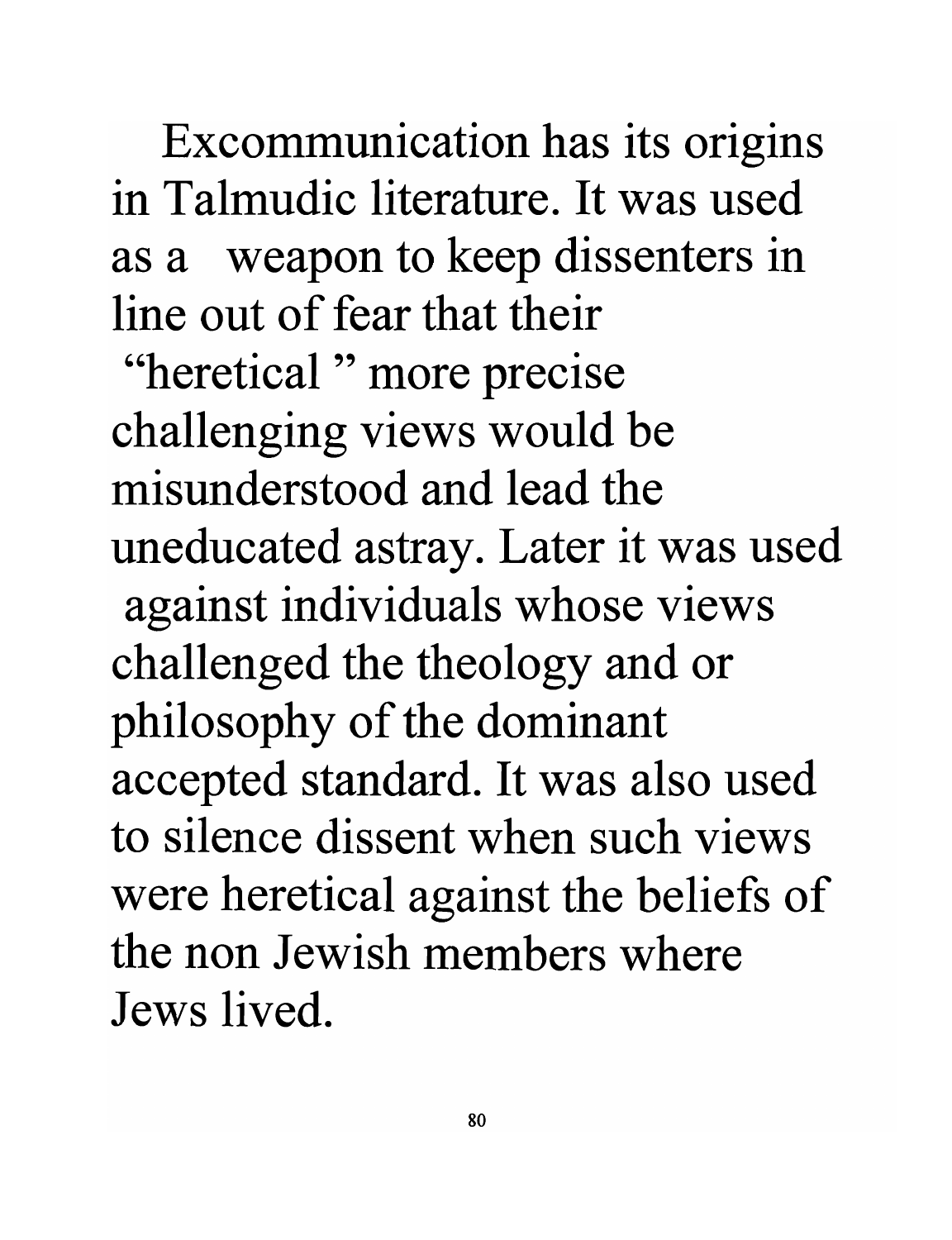When Boruch Spinoza was excommunicated from the Jewish community in Holland in the 1600 the following situation existed. Thousands Jews fleeing the inquisition in Spain and Portugal found refuge in Holland. Spinoza's theories about theology and the essence of God Were considered heresy by the non Jewish community. Boruch Spinoza himself refused to have his manuscripts published out of fear that he would be burned at the stake like many of his compatriots who were foolish enough to have them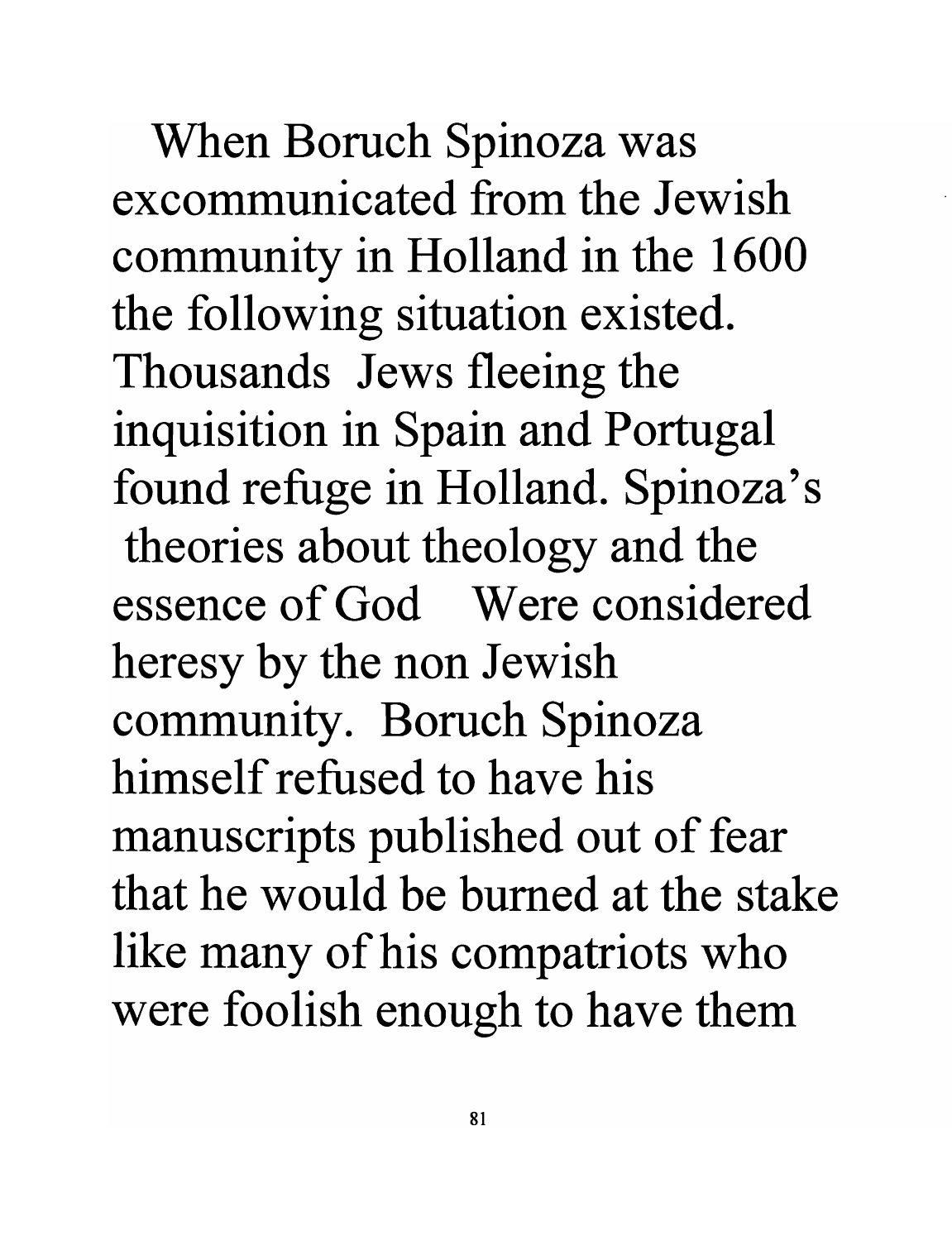published.

The Jewish community were afraid to be in any way related with Spinoza because Spinza presented an immediate danger. Short of killing him the only thing that could be done was to distance themselves from his ideas- that they did not support those ideas -was to excommunicate him.

The Hacham Tzvi the father of Rav Yaakov Emden in his responsa addresses the issues raised by Spinoza and shows that all his arguments are groundless.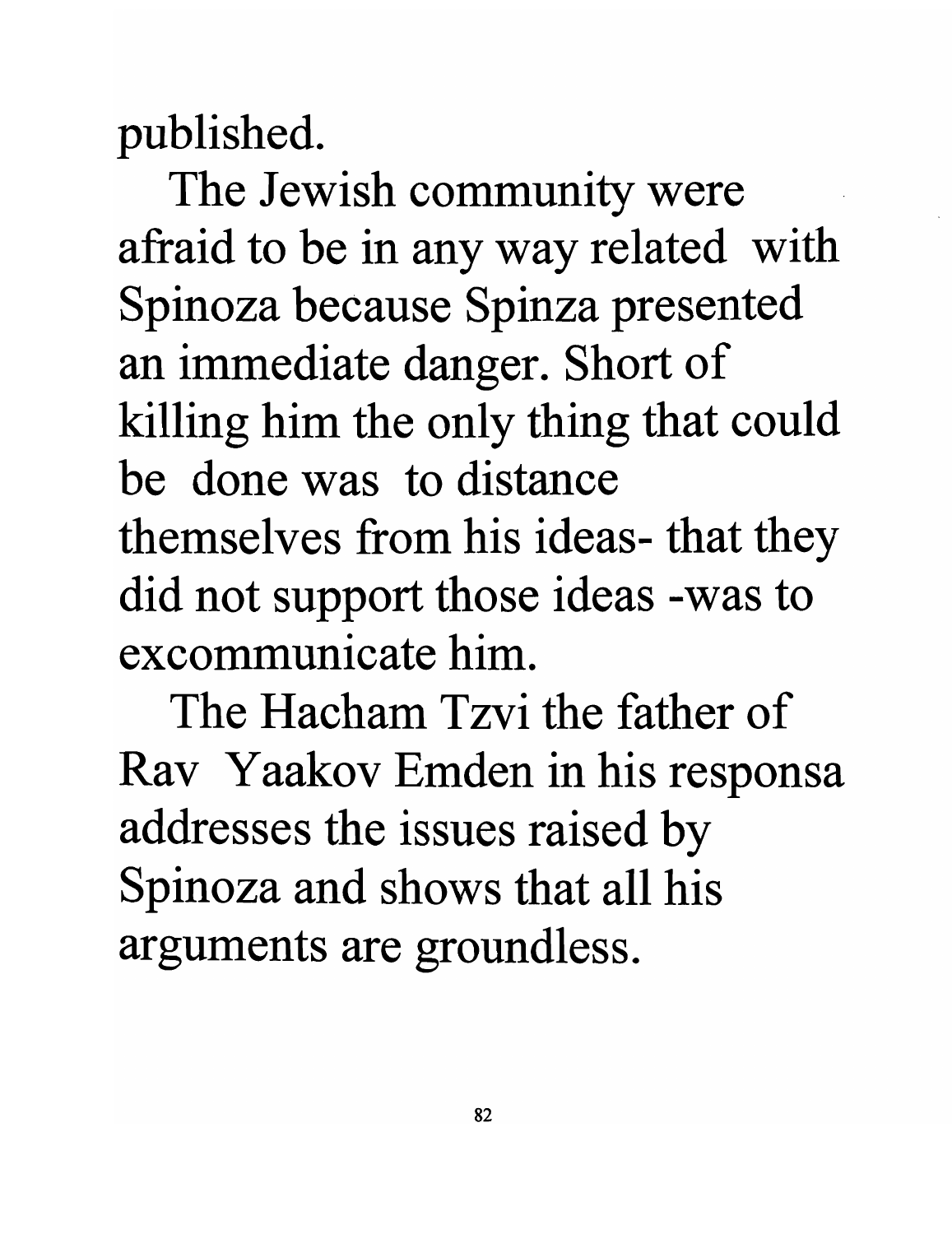However the rabbis and leaders of the Jewish community living during the time of Spinoza did not possess the luxury to debate him. They were afraid that the non Jewish community would evict them if not kill them.

Thank God we do not have that situation today. On the contrary rabbis who use such measures as  $E$ *c* communication face civil and criminal sanctions by the State law. Ramo Shulchan Aruch Yoreh Dayoh 334:48;Shach Ibid 334:23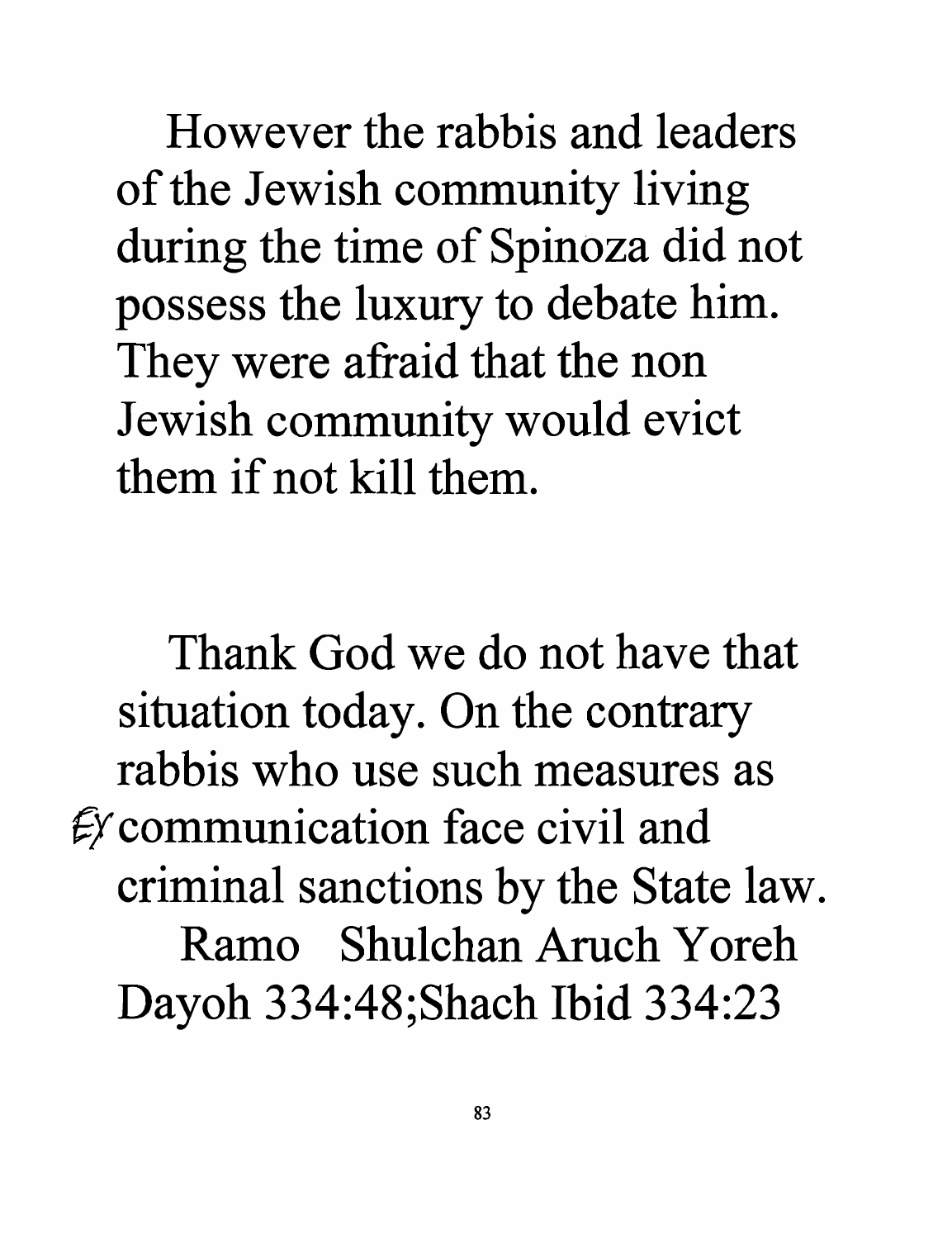cites Meharamazwho in tum quotes Meharam that "our experience has been that enforcing excommunication can cause loss of life -murder and suicide." This actually occurred in Holland at the tiome of spinoza. Aruch Hashulchon Y oreh dayoh 334:42 reaches the same conclusion. All commentators explicitly forbid such use if one will be subject to loss - that means civil or criminal state penalties.

I personally advised victims of those Rabbis, who are flexing their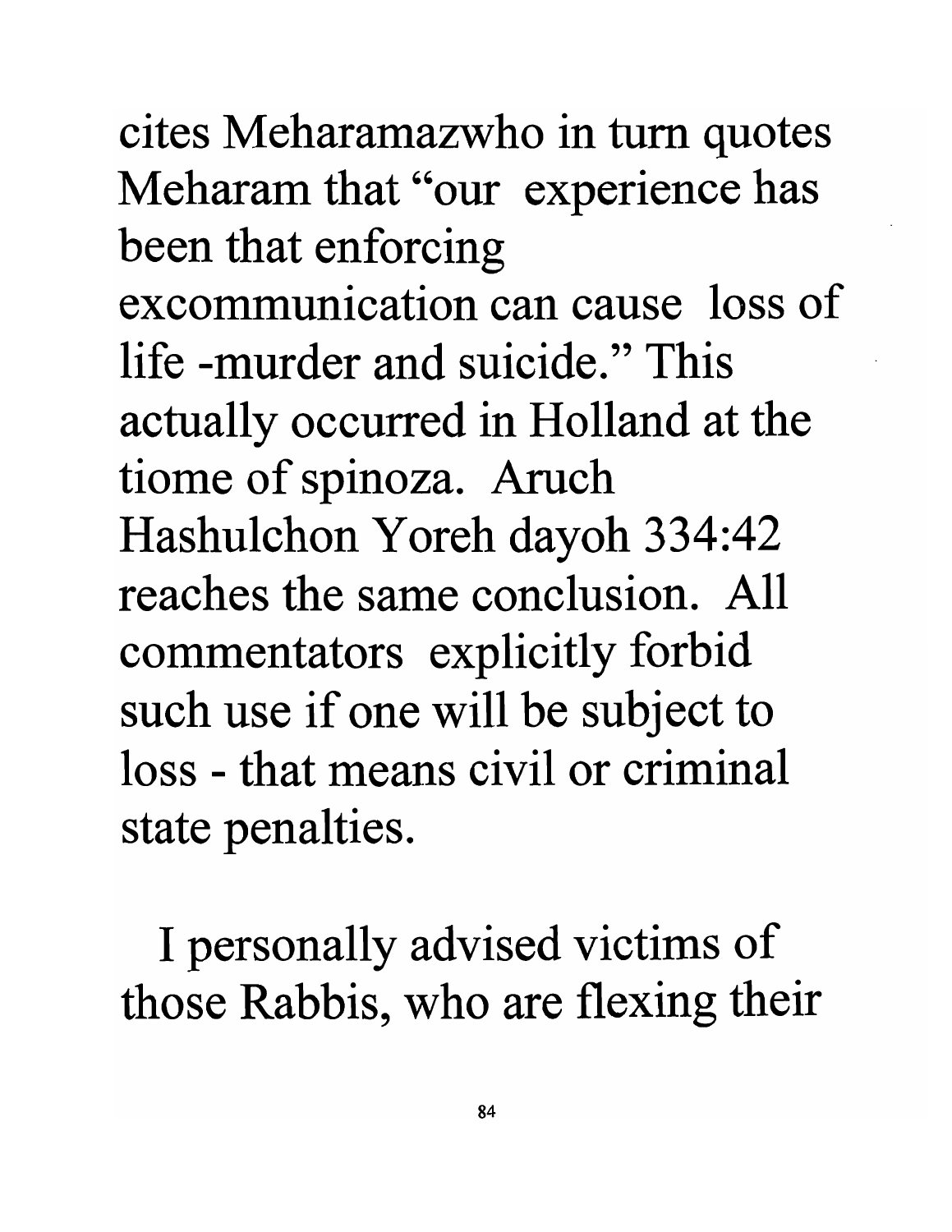## power and employing

excommunication ,to ignore them. No one listens any way to Orthodox Rabbis. The overwhelming number of Jews are not Orthodox. If they persist I have advised them to sue them in civil and criminal court. As long as they can get away with out any consequences they will gang up on those weaker than them. Once they are faced with the expenditure of tens of thousands of dollars they will change their tune.

These are the rabbis that Rabbi Piekarski was referring that Judaism would be destroyed not by the